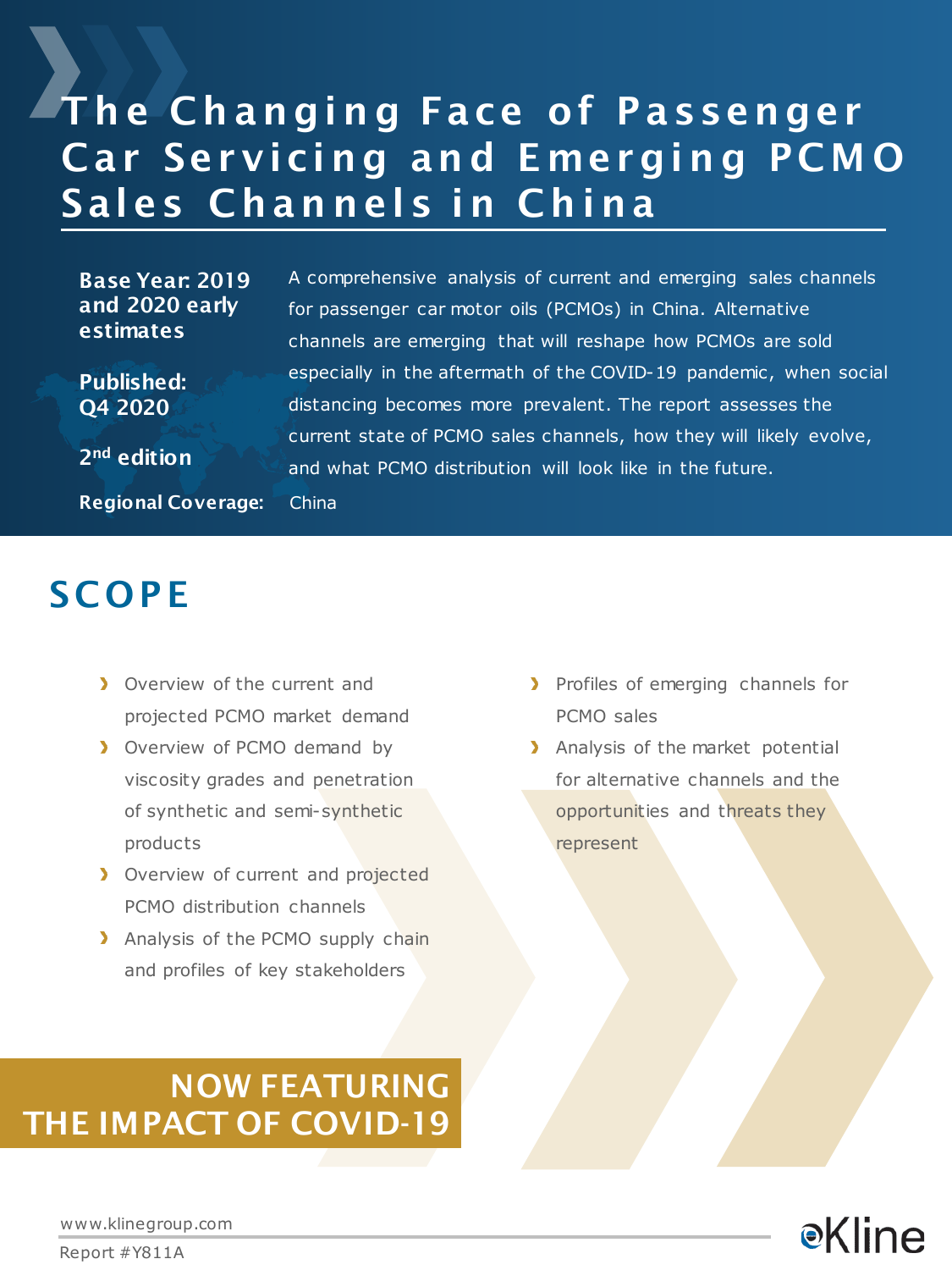# **TABLE OF CONTENTS**

### **Introduction**

### Executive Summary

An overview of key findings

#### PCMO Market Overview

- Overall demand and share of different viscosity grades and quality levels
- Penetration of synthetic and semisynthetic products
- Current distribution structure and PCMO volumes through different channels
- Market trends (electric vehicles, fuel economy and emission regulations, drain intervals, ride sharing, impact of COVID-19 containment guidelines)
- Demand outlook



## Profiles of Leading and Emerging PCMO Channels

Detailed profiles will be provided for the channels listed in Table 1, covering the following information:

- Channel definition and structure
- Supply chain and key participants
- Key growth drivers and restraints
- Current and projected PCMO volumes
- Assessment of opportunities and challenges

## Profiles of Leading Market **Participants**

- Company background
- Business model product and service offerings, key business focus, regional coverage
- Key market alliances
- SWOT analysis
- Company appraisal

### **Table 1. List of Channels Profiled**

| Mainstream channels | Alternative channels              |
|---------------------|-----------------------------------|
| OFM dealers         | Automotive insurance<br>companies |
| Online              | Car-sharing platforms             |
| Other direct        | Online to offline platforms       |
| Distributor         | <b>Other</b>                      |

**e**Kline

Report #Y811A